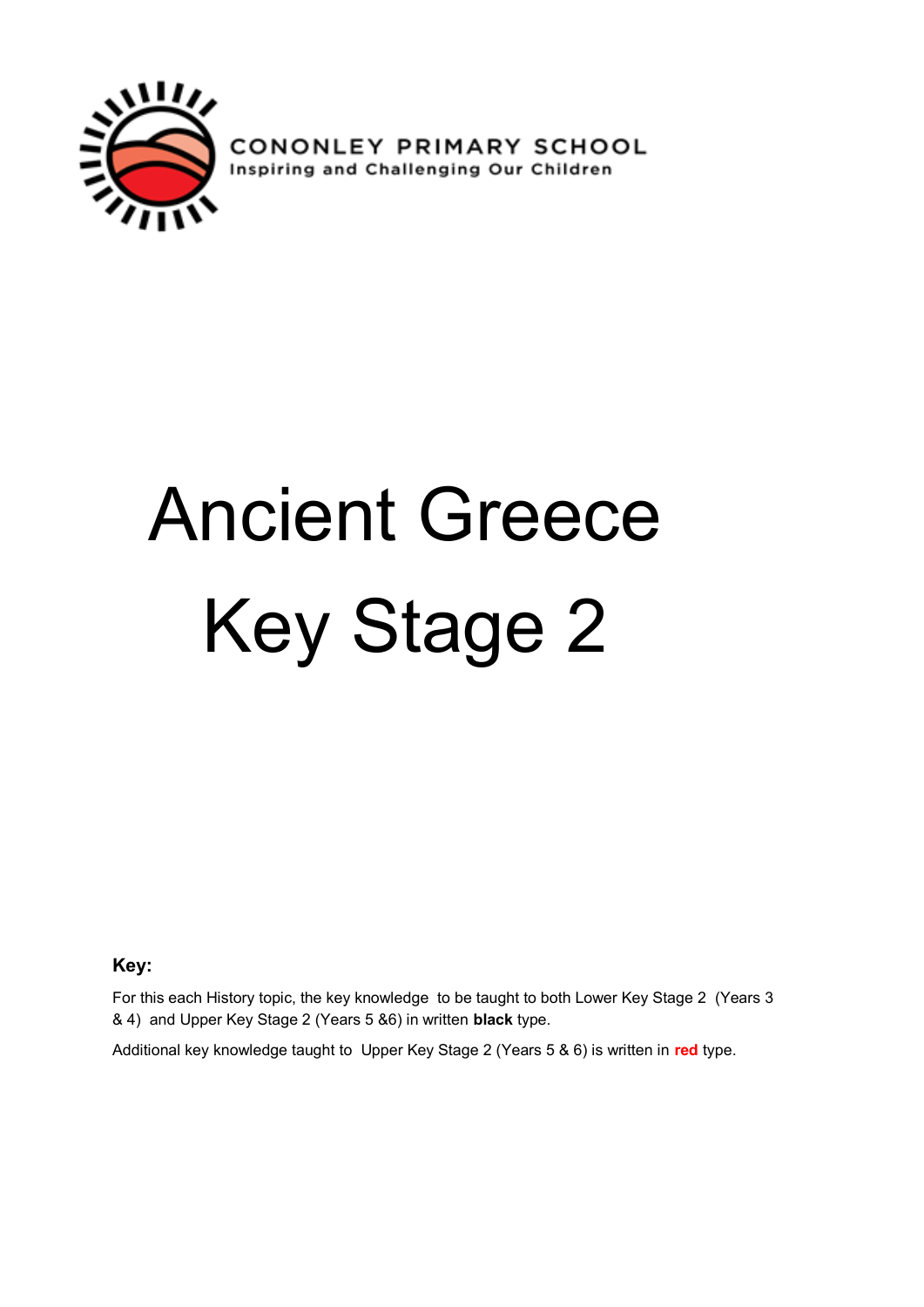**History: Key Knowledge—Curriculum Intent**

## **Background**

About **2,500 years ago**, Greece was one of the most important places in the ancient world. The Greeks were great thinkers, warriors, writers, actors, athletes, artists, architects and politicians.

The Greeks called themselves **Hellenes** and their land was **Hellas**. The name 'Greeks' was given to the people of Greece later by the Romans. They lived in mainland Greece and the Greek islands, but also in colonies scattered around the Mediterranean Sea. There were Greeks in Italy, Sicily, Turkey, North Africa, and as far west as France.

They sailed the sea to trade and find new lands. The Greeks took their ideas with them and they started a way of life that is similar to the one we have today.

| <b>Early history of Ancient Greece</b><br>2200 BC - 1450 BC - The Minoan Civilisation - lived on the island of<br>Crete; named after King Minos. Legend of Theseus and the Minotaur<br>comes from this period.<br>1450BC - 1100BC- The Mycenaean Civilaisation - lived on mainland<br>Greece.<br>1100BC to 800BC - period known as the Dark Age because none knows<br>much about it. There is no evidence of written language or art.<br>Greek Archaic Period (800 BC - 480 BC)<br>776 BC - The first Olympic Games takes place. The games would take<br>place every 4 years in honor of the Greek god Zeus.<br><b>750 BC</b> - Homer begins to write the Iliad and Odyssey. These epic poems<br>become two of the most famous literary works in Greek literature<br>570 BC - Pythagoras is born. He will make major advances in science,<br>math, and philosophy. We still use the Pythagorean Theorem today<br>to help with geometry.<br>508 BC - Democracy is introduced in Athens by Cleisthenes. He<br>establishes a constitution and is often called the "Father of Athenian<br>Democracy". This is one of the great accomplishments of the Greek<br>culture.<br>590BC - the Battle of Marathon<br>Greek Classical Period (480 BC - 323 BC)<br>432 BC - The temple to Athena, the Parthenon, is completed in Athens on<br>the Acropolis. Today this is the most famous surviving building of<br>Ancient Greece.<br>431 BC - The wars between Sparta and Athens begin. They are called the<br>Peloponnesian Wars. The wars will last 27 years with Sparta<br>eventually conquering Athens in 404 BC.<br>386 BC - Greek philosopher and student of Socrates, Plato, founds the<br>first institution of higher learning in the western world. It was called<br>the Academy.<br><b>342 BC</b> - The great philosopher, scientist, and mathematician, Aristotle,<br>begins to tutor Alexander (later to be called Alexander the Great).<br>336 BC - Alexander the Great becomes king when his father, Philip of<br>Macedon is assassinated.<br>333 BC - Alexander begins his conquests and defeats the Persians.<br>332 BC - Alexander conquers Egypt. He establishes the new capital of<br>Egypt at Alexandria. Over the next several years Alexander would<br>greatly expand his empire, conquering much of Persia on the way to<br>India<br>Greek Hellenistic Period (323 BC - 146 BC) | <b>Key Themes and Terms</b><br>through our History Cu<br>Archeology / archeologist - the<br>by digging in different historic site<br>what is found/ someone who digs<br>of old societies<br><b>Battle</b> - a fight between two or mo<br>forces. A war is usually made up o<br>rate battles<br>City State - a city which has its of<br>very small independent country.<br>Civilisation - a human society wi<br>organisation and culture.<br>Culture -shared behaviour such a<br>language, clothing, tools, music, a<br>beliefs, and religion, which are sha<br>of people or society.<br><b>Conquer - to gain something by f</b><br>to describe an army overpowering<br>country.<br><b>Decline - a decrease in power, w</b><br>importance<br>Democracy - a system of govern<br>citizens have the power to affect o<br>issues by voting.<br>Hierarchy- the different ranks, or<br>structures, in a society or organisa<br>Slavery, slaves- a system where<br>owned by other people, with no rig<br>made to work very hard for no pay<br>Society - people living together in<br>communities<br><b>Trade</b> - is the activity of buying, se<br>exchanging goods or services bet<br>businesses, or countries. |
|--------------------------------------------------------------------------------------------------------------------------------------------------------------------------------------------------------------------------------------------------------------------------------------------------------------------------------------------------------------------------------------------------------------------------------------------------------------------------------------------------------------------------------------------------------------------------------------------------------------------------------------------------------------------------------------------------------------------------------------------------------------------------------------------------------------------------------------------------------------------------------------------------------------------------------------------------------------------------------------------------------------------------------------------------------------------------------------------------------------------------------------------------------------------------------------------------------------------------------------------------------------------------------------------------------------------------------------------------------------------------------------------------------------------------------------------------------------------------------------------------------------------------------------------------------------------------------------------------------------------------------------------------------------------------------------------------------------------------------------------------------------------------------------------------------------------------------------------------------------------------------------------------------------------------------------------------------------------------------------------------------------------------------------------------------------------------------------------------------------------------------------------------------------------------------------------------------------------------------------------------------------------------------------------------------------------------------------------------------------------------------------------|-----------------------------------------------------------------------------------------------------------------------------------------------------------------------------------------------------------------------------------------------------------------------------------------------------------------------------------------------------------------------------------------------------------------------------------------------------------------------------------------------------------------------------------------------------------------------------------------------------------------------------------------------------------------------------------------------------------------------------------------------------------------------------------------------------------------------------------------------------------------------------------------------------------------------------------------------------------------------------------------------------------------------------------------------------------------------------------------------------------------------------------------------------------------------------------------------------------|
| 323 BC - The Hellenistic period begins when Alexander the Great dies.<br>The Ancient Greek civilization begins its decline and the Ancient<br>Romans start to gain power.                                                                                                                                                                                                                                                                                                                                                                                                                                                                                                                                                                                                                                                                                                                                                                                                                                                                                                                                                                                                                                                                                                                                                                                                                                                                                                                                                                                                                                                                                                                                                                                                                                                                                                                                                                                                                                                                                                                                                                                                                                                                                                                                                                                                                  | <b>War</b> – the act of waging armed co<br>enemy                                                                                                                                                                                                                                                                                                                                                                                                                                                                                                                                                                                                                                                                                                                                                                                                                                                                                                                                                                                                                                                                                                                                                          |
| 300 BC - Euclid, a Greek mathematician, writes Elements. This famous<br>writing will have an impact on mathematics for years to come.<br>146 BC - Rome conquers Greece making it part of the Roman<br>Empire.                                                                                                                                                                                                                                                                                                                                                                                                                                                                                                                                                                                                                                                                                                                                                                                                                                                                                                                                                                                                                                                                                                                                                                                                                                                                                                                                                                                                                                                                                                                                                                                                                                                                                                                                                                                                                                                                                                                                                                                                                                                                                                                                                                              | <b>Key Places</b><br>Knossos - the oldest city in Greed<br>centre of the Minoan civilisation.                                                                                                                                                                                                                                                                                                                                                                                                                                                                                                                                                                                                                                                                                                                                                                                                                                                                                                                                                                                                                                                                                                             |

#### **Key People**

### **Philosophers:** Plato, Socrates, Aristotle.

**Scientists/mathematicians**: Pythagorus, Euclid, Archimedes,

*Aspasia the Physician* 

**Writers**: Homer, playwrights (Aeschylus, Euripides, Sophocles.

Aristophanes) poets (*Sappho*) historians (Thucydides, Herodutus) Alexander the Great

## which run **through the final trace concerne**

**Archeology of history by digginal studying** up the remains

**bre** armed of several sepa-

wn laws , like a

**th its own social** 

**as** diet. language, customs, and ared by a group

**Conquer –** to gain something by force, often used another

ealth, size and

**Democracy** – and where decisions about

### power ation.

people are ghts, and are made to work very hard for no pay

n organised

**Plling, or** ween people,

**Inflict against an** 

**Reduce 2** and the centre of the Minoan civilisation.

**Athens –** the most important city in Ancient Greece between 500 and 400 BC. World's first democracy.

**Olympia –**home of the ancient Olympic Games. **Sparta** – city state with a full time army. Spartan men were well known for being brave and fierce and spent their whole lives training and fighting. Ruled by two kings.

**Marathon** –the town in Ancient Greece where the battle of Marathon took place.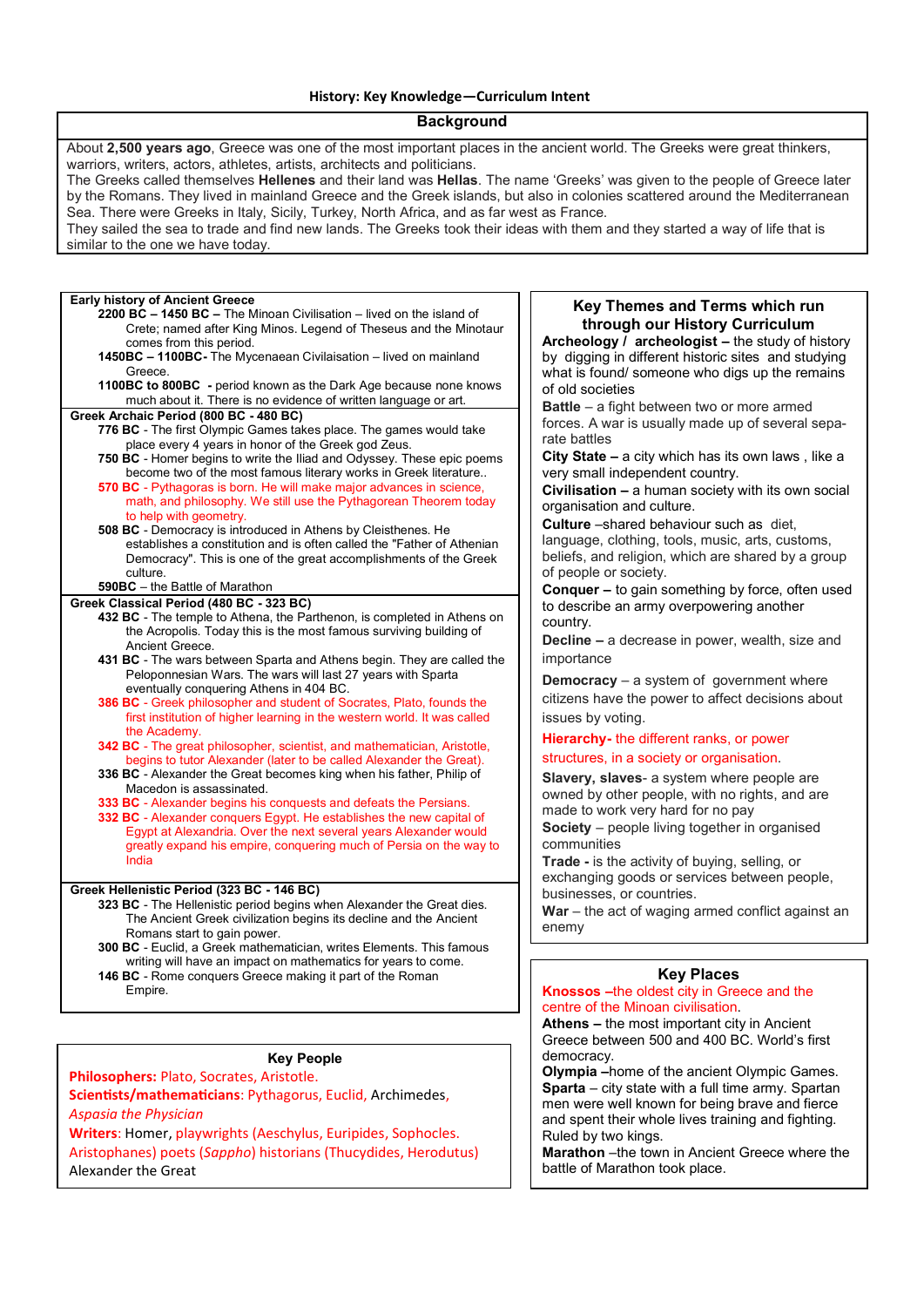# **Key Lines of Enquiry: Curriculum Intent**

| <b>Key Line of Enquiry 1:</b>                                                                                                                                                                                                                                                                                                                                                                                                                          | <b>Key Line of Enquiry 2:</b>                                                                                                                                                                                                                                                                                                                                                                                                                                                                                                                                                              | <b>Key Line of Enquiry 3:</b>                                                                                                                                                                                                                                                                                                                                                                                                                                                                                                                                                                                                                                                             |
|--------------------------------------------------------------------------------------------------------------------------------------------------------------------------------------------------------------------------------------------------------------------------------------------------------------------------------------------------------------------------------------------------------------------------------------------------------|--------------------------------------------------------------------------------------------------------------------------------------------------------------------------------------------------------------------------------------------------------------------------------------------------------------------------------------------------------------------------------------------------------------------------------------------------------------------------------------------------------------------------------------------------------------------------------------------|-------------------------------------------------------------------------------------------------------------------------------------------------------------------------------------------------------------------------------------------------------------------------------------------------------------------------------------------------------------------------------------------------------------------------------------------------------------------------------------------------------------------------------------------------------------------------------------------------------------------------------------------------------------------------------------------|
| Who were the Ancient Greeks?                                                                                                                                                                                                                                                                                                                                                                                                                           | What was everyday life like for the<br><b>Ancient Greeks?</b>                                                                                                                                                                                                                                                                                                                                                                                                                                                                                                                              | The Ancient Greeks at War                                                                                                                                                                                                                                                                                                                                                                                                                                                                                                                                                                                                                                                                 |
| We will learn about:<br>How we know about the Ancient<br>Greek Civilisation - sources /<br>archeology etc<br>Where the Ancient Greeks lived,<br>$\bullet$<br>including geographical features<br>such as climate and terrain.<br>How this affected society in<br>$\bullet$<br>Ancient Greece: boat building,<br>trading, city states<br>Year 5 & 6 to study above in<br>$\bullet$<br>greater depth by referring to the<br>Progress in History document. | We will learn about:<br>Family roles, homes, clothes jobs<br>$\bullet$<br>and diet<br>How life was different for people in<br>$\bullet$<br>Ancient Greece (men, women,<br>children, rich, poor, slaves,<br>hierarchy).<br>Comparisons with other societies<br>$\bullet$<br>eg Anglo Saxons, Vikings etc<br>What games were played by the<br>$\bullet$<br>Ancient Greek children<br>A tale of two cities - Sparta and<br>$\bullet$<br>Athens- describe the events.<br>A tale of two cities - Sparta and<br>$\bullet$<br>Athens – compare similarities and<br>differences in greater detail. | We will learn about:<br>Why the Persian army wanted<br>$\bullet$<br>to invade Athens<br>Reasons for importance of<br>$\bullet$<br>Athens: sea port- trade;<br>mining of silver and important<br>metals; democracy; clever<br>men (why not women?)<br>Greek soldiers - clothes,<br>$\bullet$<br>weapons, tactics in relation to<br><b>Battle of Marathon</b><br>The Battle of Marathon -<br>$\bullet$<br>Athens and Sparta v the<br>Persian Army.<br>Different view-points of<br>$\bullet$<br>Spartans and Athenians about<br><b>Battle of Marathon</b><br>Reason why the athletic event<br>$\bullet$<br>is called a marathon.<br>The Peloponnesian Wars:<br>$\bullet$<br>Athens v Sparta. |
| <b>Key Vocabulary</b>                                                                                                                                                                                                                                                                                                                                                                                                                                  | <b>Key Vocabulary</b>                                                                                                                                                                                                                                                                                                                                                                                                                                                                                                                                                                      | Key vocabulary                                                                                                                                                                                                                                                                                                                                                                                                                                                                                                                                                                                                                                                                            |
| Archeologist - someone who digs up<br>the remains of old societies<br>Civilisation - a human society with its<br>own social organisation and culture.<br>Society - people living together in<br>organised communities<br>Trade - is the activity of buying, selling,<br>or exchanging goods or services<br>between people, businesses, or countries                                                                                                    | Culture -shared behaviour such as diet,<br>language, clothing, tools, music, arts,<br>customs, beliefs, and religion, which are<br>shared by a group of people or society<br>Society - people living together in<br>organised communities<br>Hierarchy- the different ranks, or power<br>structures, in a society or organisation.<br>Trade - is the activity of buying, selling,<br>or exchanging goods or services between<br>people, businesses, or countries.                                                                                                                          | Hierarchy- (see above)<br>Slaves, slavery (see above)<br>Trade (see above)<br>War (see above)<br>Hoplite - most common type of<br>Greek foot soldier. Citizens of City<br>States were expected to equip make<br>themselves available to fight if they<br>were needed.                                                                                                                                                                                                                                                                                                                                                                                                                     |